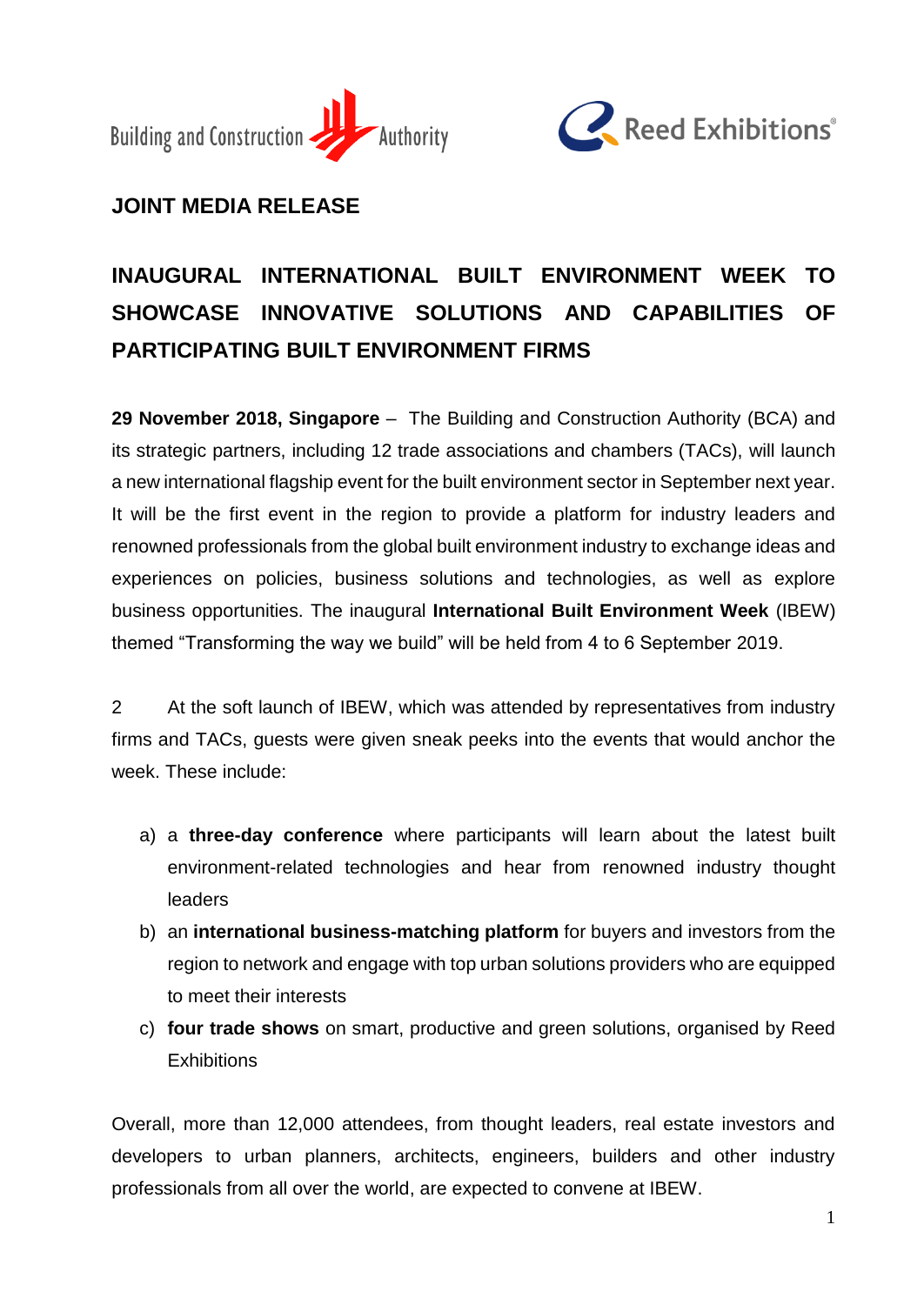3 IBEW will **be the one-stop platform for participating firms to showcase their capabilities and innovations, with opportunities for business networking.** There will be avenues for buyers and solution providers to **network with prospective partners and explore potential business opportunities**.

4 Singapore has been developing capabilities in its built environment sector, to overcome challenges faced globally including climate change, urbanisation and digital disruption. In the last two decades, Singapore has been steadily gaining experience in the areas of green buildings, productivity and digitalisation. Singapore's progress in green buildings, in particular, was highly recognised internationally including representation at the World Green Building Council.

5 Mr Hugh Lim, Chief Executive Officer of BCA said, "The Singapore brand has been synonymous with timeliness and quality. Our built environment industry has seen exciting developments over the years and has built up much experience and expertise. Against the global backdrop of an increasingly demanding business environment and rapid technological changes, the new International Built Environment Week, which will be held annually in Singapore, will bring together decision makers and businesses from the global built environment sector to transform the way we build."

# **Expanded tradeshows to offer diverse solutions**

6 The four anchor tradeshows, InnoBuild (IB) Asia, Smart Cities and Buildings (SCB) Asia, Build Eco Xpo (BEX) Asia and Mostra Convegno Expocomfort (MCE) Asia, which will be held concurrently during IBEW, will draw in greater international participation. These exhibitions feature a host of innovative product and solutions targeted at the diverse needs of the region's built environment.

7 The **Smart Cities and Buildings Asia** show will focus on the convergence of digital solutions and technology in the built environment, as nations across the region intensify their efforts to build smart, liveable cities of tomorrow. At **InnoBuild Asia**, companies will learn how they can tap on technologies, equipment and systems to build more efficiently and productively. **BEX Asia** will continue to enhance its focus on sustainability which has become even more critical to the industry. It would also put the spotlight on innovative architectural materials and finishes, and **MCE Asia** will remain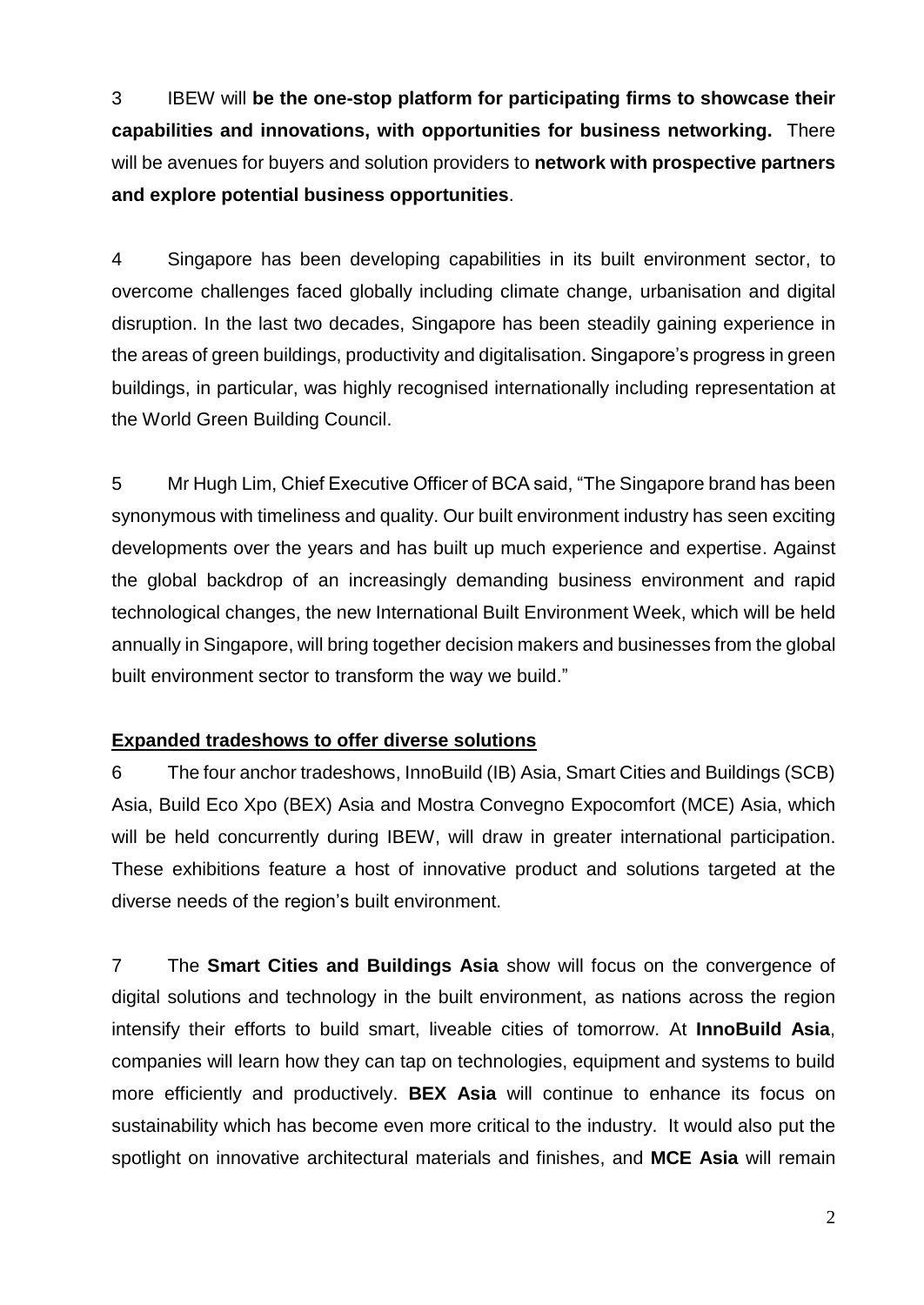focused on energy-efficient solutions in MEP (Mechanical, Electrical & Plumbing) and Renewable Energy.

8 "Clearly, as technological advancements disrupt industries across the world, the built environment sector in Asia will not be spared. It's vital that the industry keeps pace with the changes," commented Ms Michelle Lim, Managing Director, Singapore, Indonesia and Malaysia, Reed Exhibitions. Lim adds, "Platforms like the International Built Environment Week together with the four anchor trade events of SCB Asia, IB Asia, BEX Asia and MCE Asia, will be an important accelerator of the industry's transformation and facilitating its evolution towards the creation of a quality, efficient and comfortable living and working spaces for one and all".

9 Following the soft launch of IBEW, BCA opened the inaugural BuildSG Leadership Forum, a new engagement platform for leaders in Singapore's built environment to share best practices and transformative ideas. The **Prefabricated Mechanical, Electrical and Plumbing (Prefab MEP) Manufacturer Accreditation Scheme** was introduced at the event. This new scheme was jointly developed with the Specialist Trade Alliance of Singapore (STAS) to ensure a minimum standard in the capability of the suppliers. It certifies Prefab MEP production facilities that have the capability to produce good quality modules. Facilities and prefabricators will be assessed on their overall ability to design, manufacture, and deliver prefabricated MEP modules for local developments. Prefab MEP **can offer up to 70% onsite manpower savings** and has gained traction within the industry over the past two years.

# **Issued by the Building and Construction Authority and Reed Exhibitions on 29 November 2018**

Enclosed:

Annex A: Factsheet on Prefabricated Mechanical, Electrical and Plumbing Manufacturer Accreditation Scheme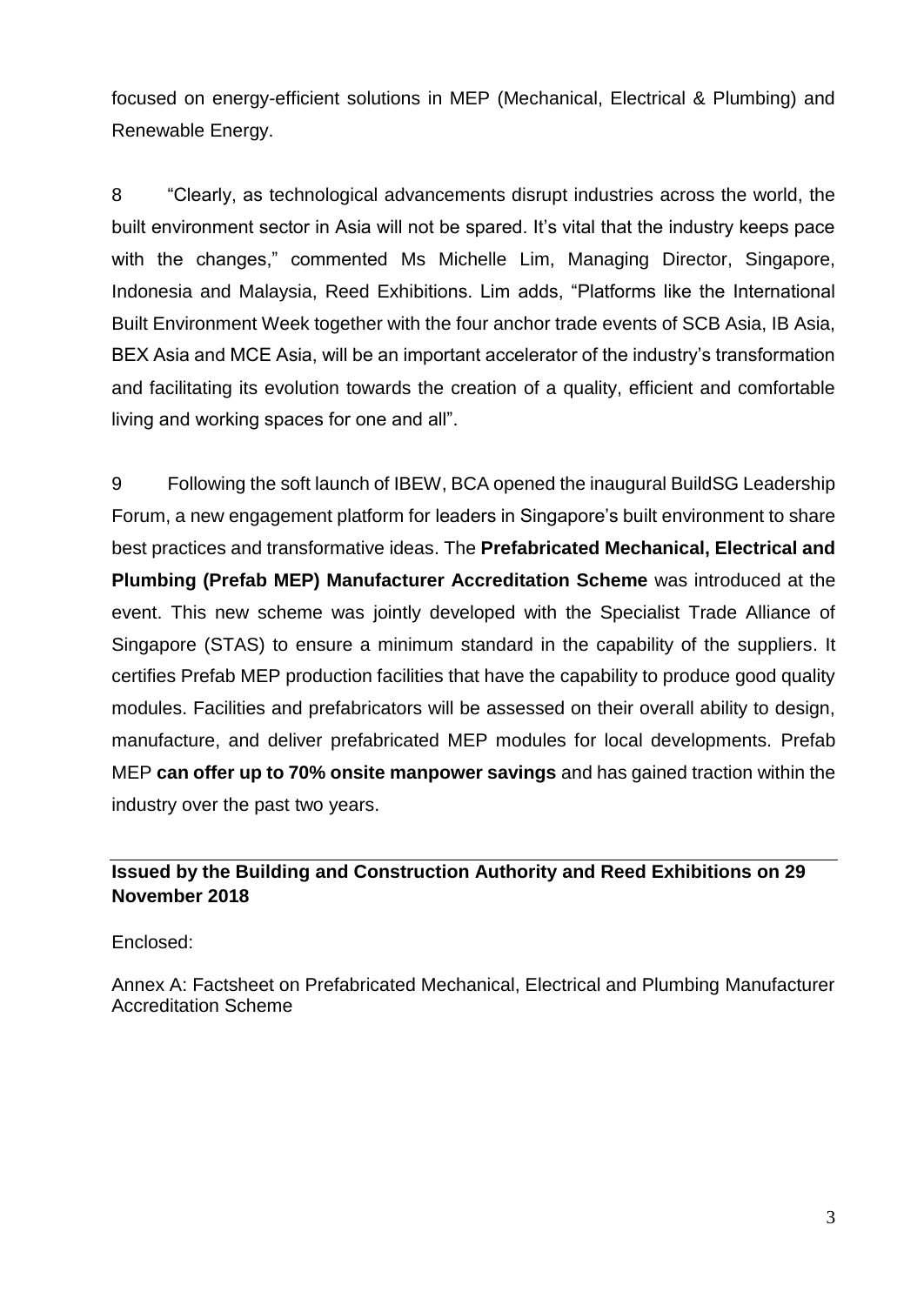# **About BCA**

The Building and Construction Authority (BCA) of Singapore champions the development of an excellent built environment for Singapore. BCA's mission is to shape a safe, high quality, sustainable and friendly built environment, as these are four key elements where BCA has significant influence. In doing so, it aims to differentiate Singapore's built environment from those of other cities and contribute to a better quality of life for everyone in Singapore. Hence, its vision is to have "a future-ready built environment for Singapore". Together with its education arm, the BCA Academy, BCA works closely with its industry partners to develop skills and expertise that help shape a future-ready built environment for Singapore. For more information, visit [www.bca.gov.sg.](http://www.bca.gov.sg/)

#### **About Build Eco Xpo**

Build Eco Xpo (BEX) Asia is Southeast Asia's leading trade exhibition for the green building and construction industry. It is a one-stop destination to source from international suppliers, with regional buyers and specifiers, and learn new knowledge at curated seminars. It's where inspiration and transformation takes place. [www.bex-asia.com](http://www.bex-asia.com/)

#### **About Mostra Convegno Expocomfort**

Mostra Convegno Expocomfort (MCE) Asia is Southeast Asia's only trade exhibition for energy efficiency in HVAC-R, plumbing, sanitary accessories, and solar energy. It's where international manufacturers, innovative start-ups and Southeast Asian buyers and influencers converge to source, network, learn and transform their business. [www.mcexpocomfort-asia.com](http://www.mcexpocomfort-asia.com/)

#### **About InnoBuild Asia**

Innobuild (IB) Asia is a distinct showcase of innovations and technologies that transform the construction industry. Designed for Asia's consultants, contractors, agents & distributors, building owners, developers, and planners, the event showcases latest innovative construction materials, tools and technologies that helps to improve the productivity and resource efficiency. [www.innobuild-asia.com](http://www.innobuild-asia.com/)

#### **About Smart Cities & Buildings Asia**

Smart Cities & Buildings (SCB) Asia is the region's unique marketplace that focuses on building Smart, a digital convergence of solutions and technology into the built environment value chain, creating a technologically advanced liveable city. The event showcases the latest innovations in smart facility management, security & surveillance, smart construction, Internet of Things and smart city adoption. [www.scb-asia.com](http://www.scb-asia.com/)

#### **About Reed Exhibitions**

Reed Exhibitions is the world's leading events organiser, with over 500 events in over 30 countries. In 2017 Reed brought together over seven million event participants from around the world generating billions of dollars in business. Today Reed events are held throughout the Americas, Europe, the Middle East, Asia Pacific and Africa and organised by 38 fully staffed offices. Reed Exhibitions serves 43 industry sectors with trade and consumer events. It is part of RELX Group, a global provider of information and analytics for professional and business customers across industries.

[www.reedexpo.com](http://www.reedexpo.com/)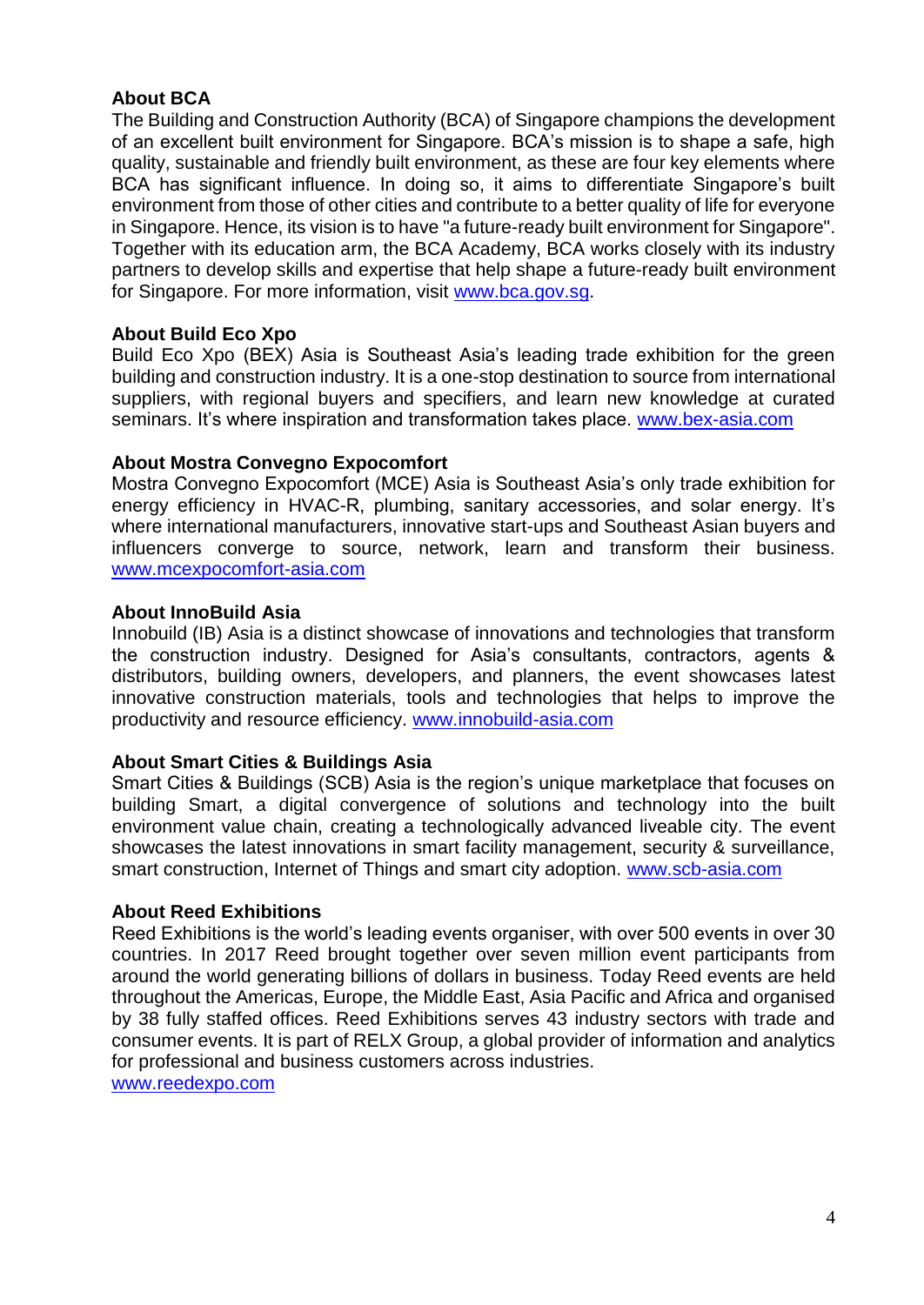# **For media enquiries, please contact BCA's Corporate Communications Department:**

Kong Yuqi (Ms) Senior Communications Manager Tel: +65 6804 4169 Email: [KONG\\_Yuqi@bca.gov.sg](mailto:KONG_Yuqi@bca.gov.sg) Jill Tan (Ms) Senior Communications Manager Tel: +65 6804 4154 Email: Jill\_TAN@bca.gov.sg